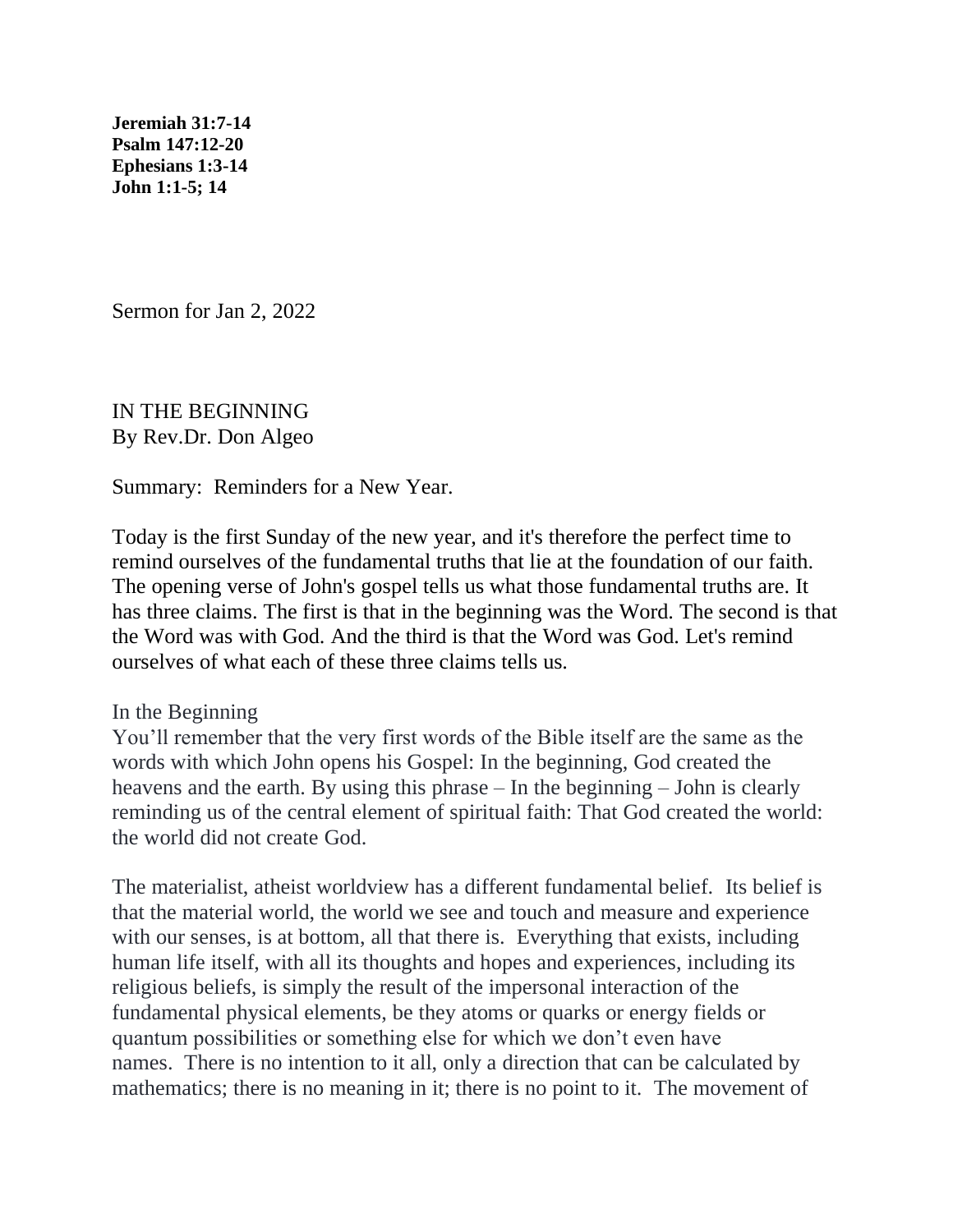the galaxies, the rise and fall of empires, the suffering of babies dying of cancer, the discoveries of science, the enjoyment of your morning coffee, is all a tale told by an idiot, written by clashing atoms bouncing off each other, full of sound and fury and what we experience as enjoyment and tragedy, but at bottom, signifying nothing. Th..th..that's all, folks, is its motto. Th…th..that's all there is. So let's keep dancing. If there is no God. In the beginning.

The Judeo-Christian is the opposite. It is the view that something which is not of this world, made this world. It is the view that there is something else other than the material universe, and that that something else is responsible for our reality. It is the view that what we experience as reality is a creation, that it was created. It is not just a collection of energy particles bouncing off one another; it is the product of a mind, and the manifestation of that mind's intentions. And that mind we call God.

But John's gospel adds something amazing to what the first verse of the Bible tells us. "In the beginning", John says, "was the Word." The Word is John's name for Jesus in this opening chapter of his Gospel. It was the word who became flesh and dwelt among us, with the human name of Jesus.

So what John is telling us is not only that God is the source of creation, but also that Jesus was there when creation occurred. Jesus was there before creation.

This is a very difficult thought to grasp, perhaps an impossible thought. But it does mean one very simple, very practical, and very tremendous thing. If Jesus was with God before time began, if God's word is part of the eternal structure of things, it means that God was always like Jesus.

Sometimes when we read the Old Testament, we get a picture of God as stern and avenging, as well as just and holy. And that can lead to an understanding of Jesus, on the cross, as having accomplished something that changed God's anger into love, that altered God's attitude towards humanity. But what this passage of John tells us is that that's absolutely false. God has always been like Jesus, from the beginning. Jesus shows us the eternal and unchanging nature of God.

But we may then ask, What about all those passages in the Old Testament where God destroys whole cities, men, women, children, babies and animals? What about the anger and jealousy and vindictiveness of God that are so often portrayed in the older parts of scripture?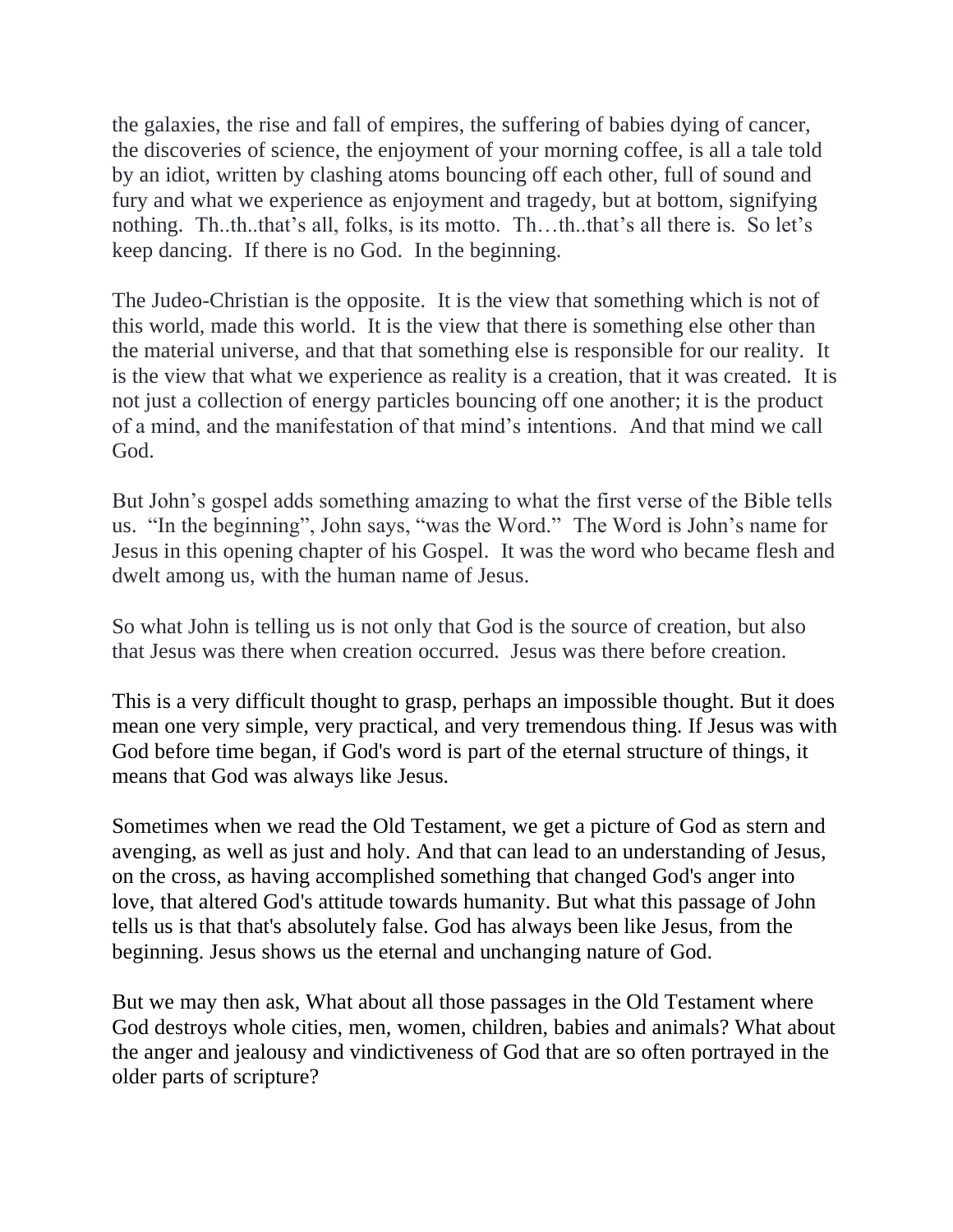John's answer is this, and our answer is this: it is not God who has changed; it is our knowledge of God that has grown. Men wrote those things about God because they didn't know any better. They could only see God through a glass darkly. But now that Jesus has come, we can see and know fully what God has always been like.

"Jesus Christ is the same yesterday, and today, and forever," the author of the book of Hebrews informs us. And John's gospel draws the inference from that that God is also unchanging in His fundamental nature, which is Love.

*...and the Word was with God.....*

What does that mean? It means that there has always been the most intimate and loving connection between Jesus and God. And what that means is that there is no one who can tell us what God's thoughts are, what God's values are, what God's will is, what God's heart and mind and soul are, the way Jesus can.

A little later in his first chapter, John expands on this point: "*No one has ever seen God at any time. The only begotten Son, he has shown was God is like."* And in the 6th chapter of his gospel, John quotes Jesus himself making the point:

*Not that anyone has seen the Father, except He who is from God; He has seen the Father.* (v. 46)

And Jesus puts it perhaps even more clearly and forcefully in chapter 14: *I am the way, the truth, and the life*, Jesus said. *No one comes to the father except through me.* This is usually taken to have reference to the one way to salvation being through belief in Jesus, but surely Jesus is saying something much more than that. What Jesus is saying is that God has provided one way, and only one way, of knowing who God is, and that is through knowing Jesus, because only Jesus knows God through and through. Why? Because he's been with God, since the beginning.

And that brings us to the third part of the verse. *...and the word was God...*

That is certainly an extraordinary thing to say, and something very difficult to understand. There is a temptation, which many have succumbed to over the centuries, to interpret it as meaning that Jesus – the Word – is somehow identical with God.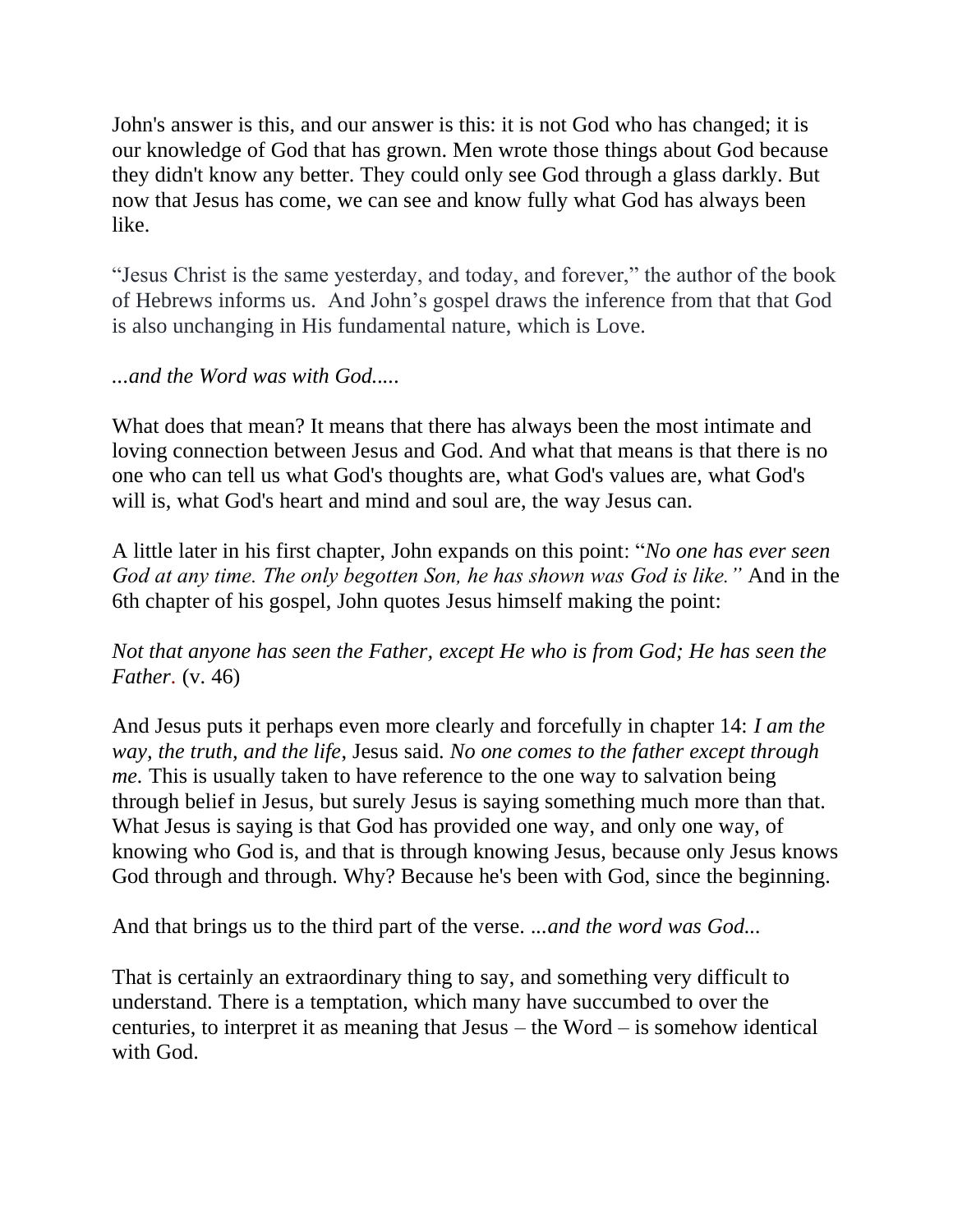But that can't be correct. John's own Gospel later quotes Jesus saying of himself, not only that He is not identical with God, but that He is in some respect subordinate to God.

*John 7: 16 Jesus answered, "My teaching is not my own. It comes from the one who sent me."*

*John 12: 49. For I have not spoken on My own authority; but the Father who sent Me gave Me a command, what I should say and what I should speak.*

*14: 23-24 Jesus replied, "If anyone loves Me, he will keep My word. My Father will love him, and We will come to him and make Our home with him. 2[4Whoever](https://www.biblehub.com/greek/3588.htm) [does not love](https://www.biblehub.com/greek/25.htm) [Me](https://www.biblehub.com/greek/1473.htm) [does not keep](https://www.biblehub.com/greek/5083.htm) [My](https://www.biblehub.com/greek/1473.htm) [words.](https://www.biblehub.com/greek/3056.htm) [The](https://www.biblehub.com/greek/3588.htm) [word](https://www.biblehub.com/greek/3056.htm) [that](https://www.biblehub.com/greek/3739.htm) [you](https://www.biblehub.com/greek/191.htm)  [hear](https://www.biblehub.com/greek/191.htm) [is](https://www.biblehub.com/greek/1510.htm) [not](https://www.biblehub.com/greek/3756.htm) [My own,](https://www.biblehub.com/greek/1699.htm) [but](https://www.biblehub.com/greek/235.htm) [it is from the](https://www.biblehub.com/greek/3588.htm) [Father](https://www.biblehub.com/greek/3962.htm) [who sent](https://www.biblehub.com/greek/3992.htm) [Me.](https://www.biblehub.com/greek/1473.htm)*

When John wrote that the Word was God, he was not saying that Jesus is identical with God. He was saying that Jesus is so perfectly the same as God in mind, in heart, in being that in Jesus we perfectly see what God is like.

St. Paul, the other great theologian of the church, was expressing the same idea in his letter to the Colossians. He didn't describe Jesus as the Messiah or the branch of David or the fulfillment of the prophesies of Isaiah or anything like that. Here's what he told his non-Jewish readers about Jesus:

*He is the image of the invisible God, the firstborn over all creation. For by Him all things were created that are in heaven and that are on earth, visible and invisible, whether thrones or dominions or principalities or powers. All things were created through Him and for Him. And He is before all things, and in Him all things consist. 1And He is the head of the body, the church, who is the beginning, the firstborn from the dead, that in all things He may have the preeminence. (1: 15-18)*

In other words, he was the Word of God.

According to our traditional Christian calendar, on this day two thousand and twenty-one years ago, the baby Jesus was eight days old. Just think of that. Eight days old. If you had been there, standing with Mary and Joseph, you could have picked Him up in your arms, counted his toes, maybe sung Him a lullaby. And you would have been holding and singing softly to someone who had been with God forever, someone older than time, someone who will someday take you by the